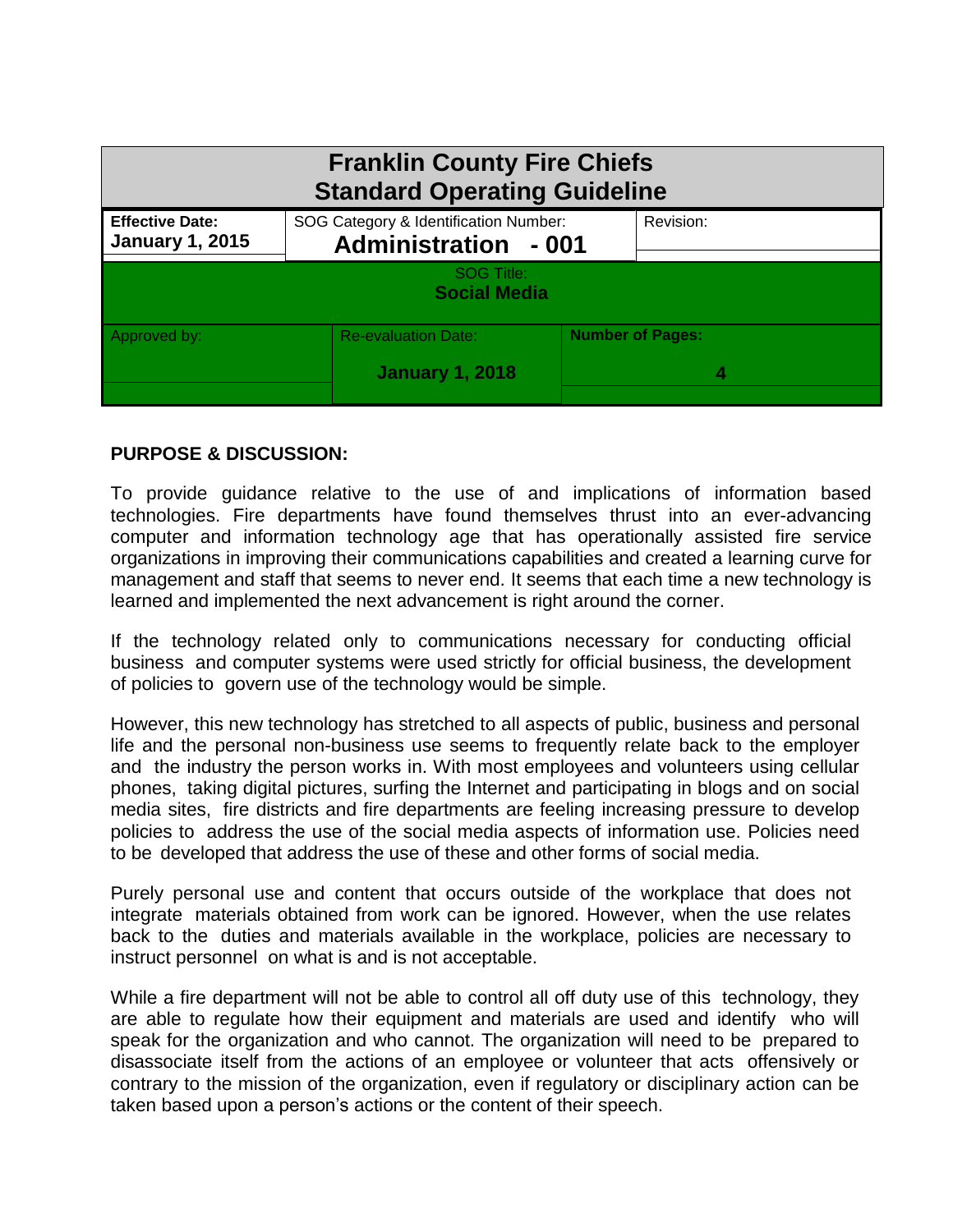### **SCOPE:**

This procedure will apply to all department members and will be the foundational document that provides guidance relative to the use of social media.

### **PROCEDURES:**

### **SOCIAL MEDIA CODE OF CONDUCT:**

- 1. A social media code of conduct shall be adhered to by all Fire Department members:
	- 1.1 When engaging in social media or social networking activities, all personnel will maintain a level of professionalism both on-duty and offduty that is consistent with the honorable mission of our fire department.
	- 1.2 The publication of any statement, comment, imagery, or information through any medium of communication which is potentially adverse to the operation, morale, or efficiency of the department is prohibited and subject to disciplinary action.
	- 1.3 Members are prohibited from using Fire Department owned digital images, audio, or video unless authorized by the Fire Chief.
	- 1.4 Members are prohibited from using / viewing sexually explicit or illegal material while at department facilities, on department apparatus, on department owned technology.
	- 1.5 Members are prohibited from conduct that may bring discredit upon the department or members of the department.
	- 1.6 Any images, video or audio recordings taken on personally owned technology whiles responding to or operating at an incident scene are owned by the department. Any such images are public record and must be transferred to the incident commander.
	- 1.7 Images, video or audio files may be taken on personal technology for the purpose of enhancing patient care or documenting the cause and origin of a fire. Such electronic media are to be turned over to the appropriate officer and shall be retained as part of the investigation or incident report.
- 2. No member, while speaking as a **private citizen** on a **matter of public concern** regarding the Fire Department, shall speak in such a way as to cause actual harm or disruption to the operations of the department.
- 3. Members of the fire department may speak on a **matter of public concern** as a **spokesperson** for the department only with permission through the chain of command.
- 4. The use of titles, Fire Department logos, and Fire Department owned images or identification that is contrary to the Department's/City's/Town's/District's code of conduct is prohibited. Furthermore, the use of titles, Fire Department logos, and Fire Department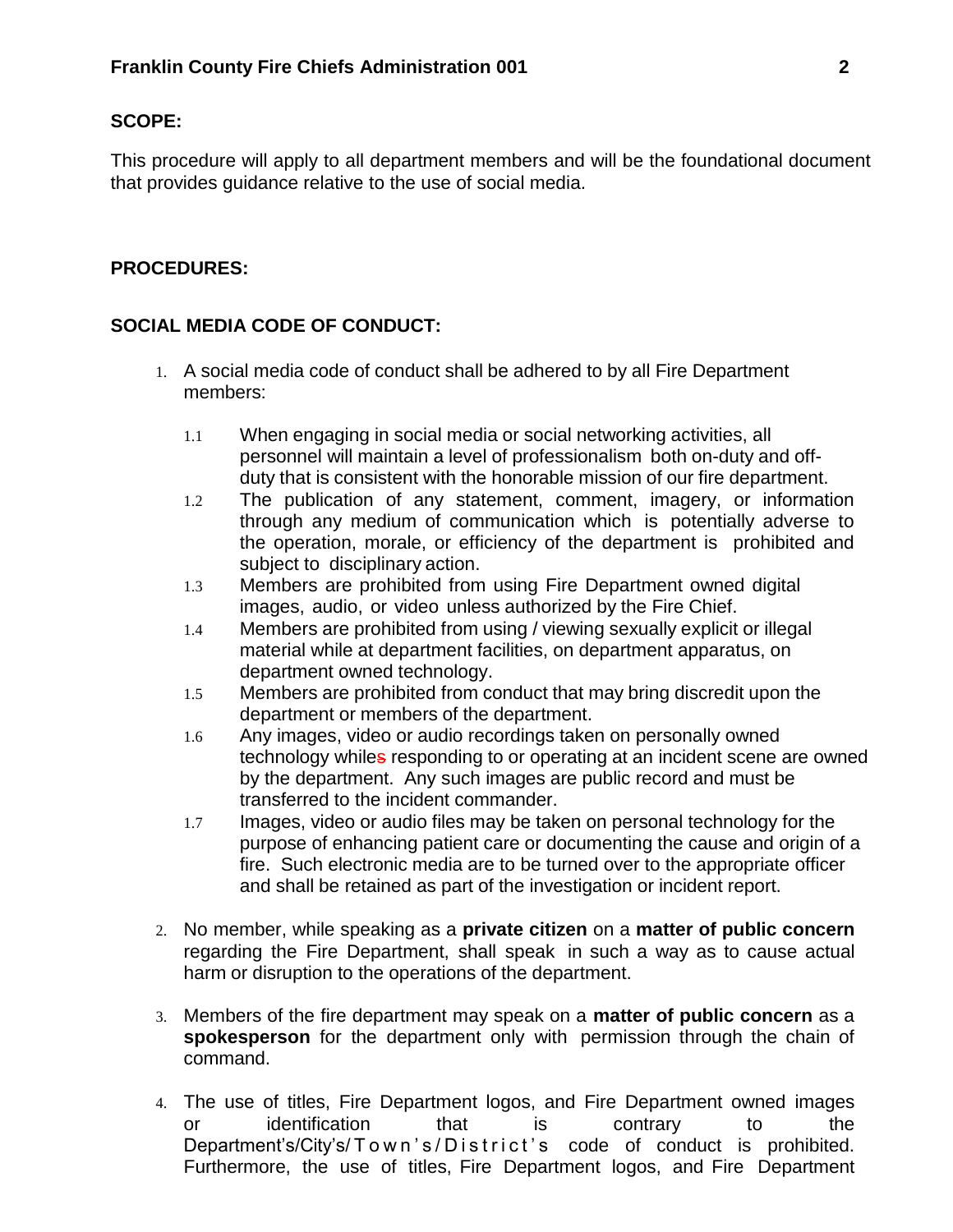owned images or identification that creates an impression in any way that the member is a spokesperson for the Fire Department is prohibited unless authorized by the Fire Chief.

- 5. Members are prohibited from publically discussing fire department matters that are not of a public concern unless doing so is with other employees and/or employee representatives of a collective bargaining unit(s), and is for the purpose of **engaging in concerted activities** relative to workplace issues.
- 6. Members shall not engage in speech that is **false, deceptive, libelous, slanderous, misleading or causes harm** to others (including speech that constitutes **hate speech or harassment).** Members shall not discuss protected or confidential matters of the department including, but not limited to :
	- 6.1 Matters that are under investigation, or
	- 6.2 Patient and employee information protected by HIPAA/medical confidentiality laws, or
	- 6.3 Personnel matters that are protected from disclosure by law, or
	- 6.4 Sensitive information specific to an incident that would potentially embarrass those members of the public or Department / City/Town/District members involved or present.
- 7. Members are prohibited from participating in video chat or video chat rooms in uniform or any other means that identifies them as a member of the Fire Department whether on duty or off duty unless authorized by the Fire Chief.

# **SOCIAL MEDIA GUIDELINES:**

The fire department acknowledges that use of technology by emergency service organizations provides several useful benefits including training and the acquisition of useful information for the betterment of the organization and its members. It also allows for the dissemination of information to the public for recruitment, safety education and public relations purposes. As such, the department embraces the usage of instant technology to that end.

Members and employees must follow the following guidelines when discussing the department on Social Media Websites:

- $\circ$  Do not make any disparaging or false statements or use profane language.
- o Do not make any statements or other forms of speech that ridicule, malign, disparage or otherwise express bias against any race, religion or protected class of individual.
- $\circ$  Make clear that you are expressing your personal opinion and not that of the department.
- o Do not share confidential or proprietary information.
- o Do not violate department policies including the Code of Ethics.
- o Do not display department logos, uniforms or similar identifying items without prior written permission.